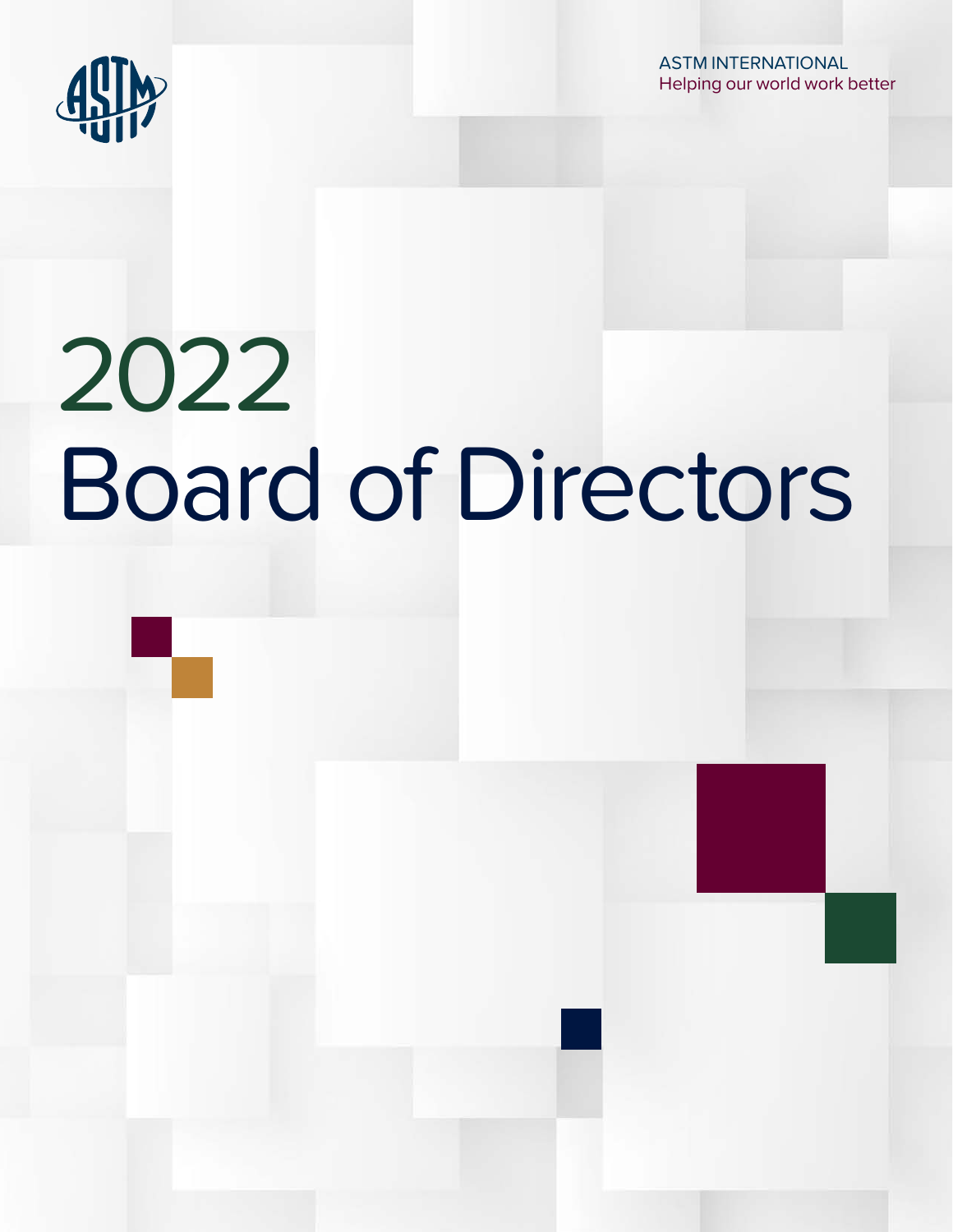

# Board of Directors Meeting Dates

April 11-13, 2022 Philadelphia Marriott West West Conshohocken, Pennsylvania, USA

October 9-12, 2022 Fairmont San Francisco San Francisco, California, USA

# Annual Business Meeting

May 17, 2022 Hyatt Regency Seattle Seattle, Washington, USA

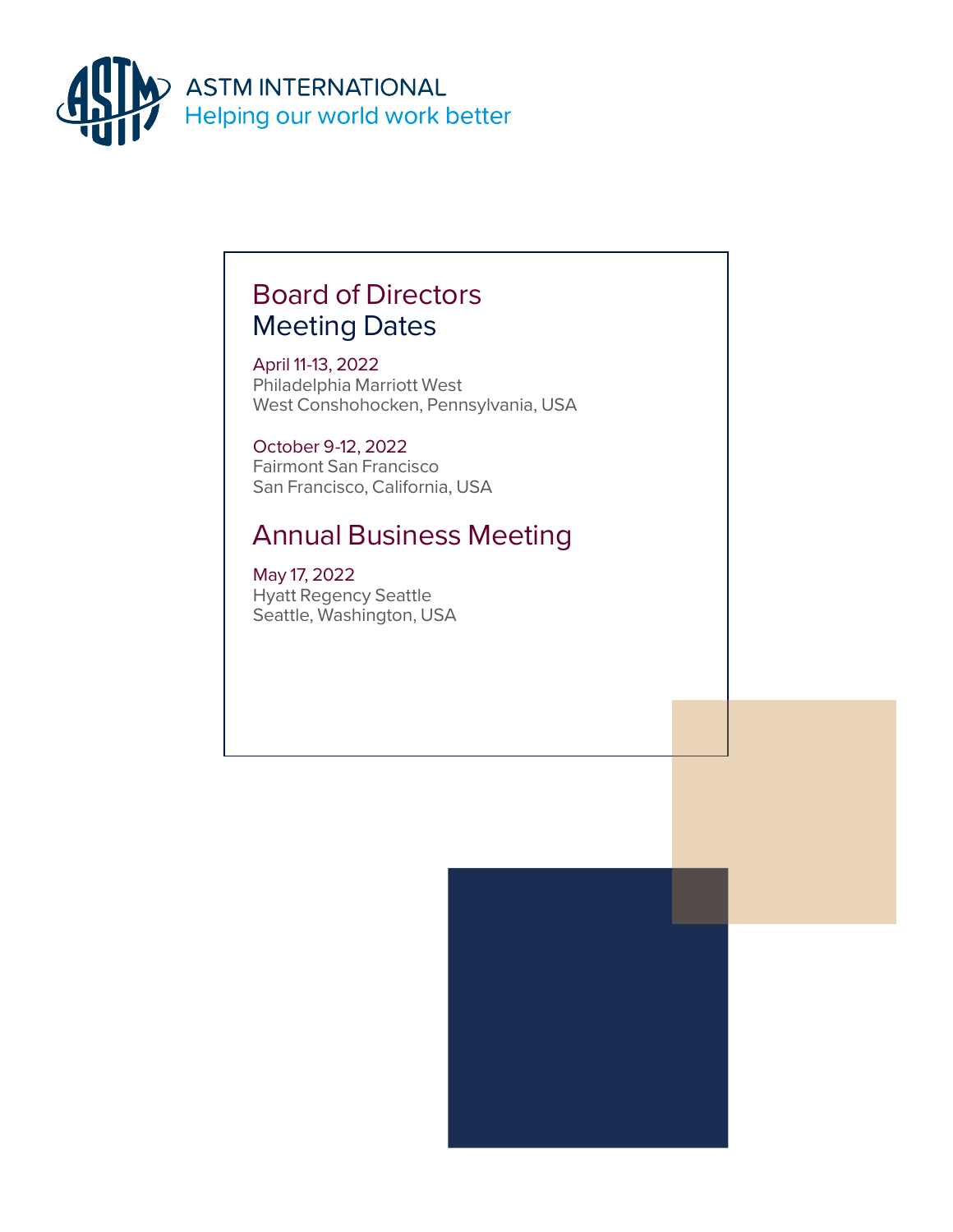

# 2022 Board of Directors

#### **Chair**

Cesar A. Constantino

#### **Vice Chairs**

William A. Ells Bill Griese

## **Finance and Audit Committee Chair**

Amer Bin Ahmed

#### **Directors 2020-2022**

Francine S. Bovard Michael J. Brisson Bonnie McWade-Furtado Carol Pollack-Nelson Casandra W. Robinson Dalia Yarom

#### **Directors 2021-2023**

Linda Freeman Timothy J. Morris Elise Owen Christopher R. Reid Julia Schimmelpenningh Brian P. Shiels

## **Directors 2022-2024**

Tripp Fischer Alexandra Florin Janet L. Gbur John Hadjioannou Pamela M. Shinkoda Debra R. Wilson

## **Past Chairs**

John R. Logar Andrew G. Kireta Jr.

#### **President**

Katharine E. Morgan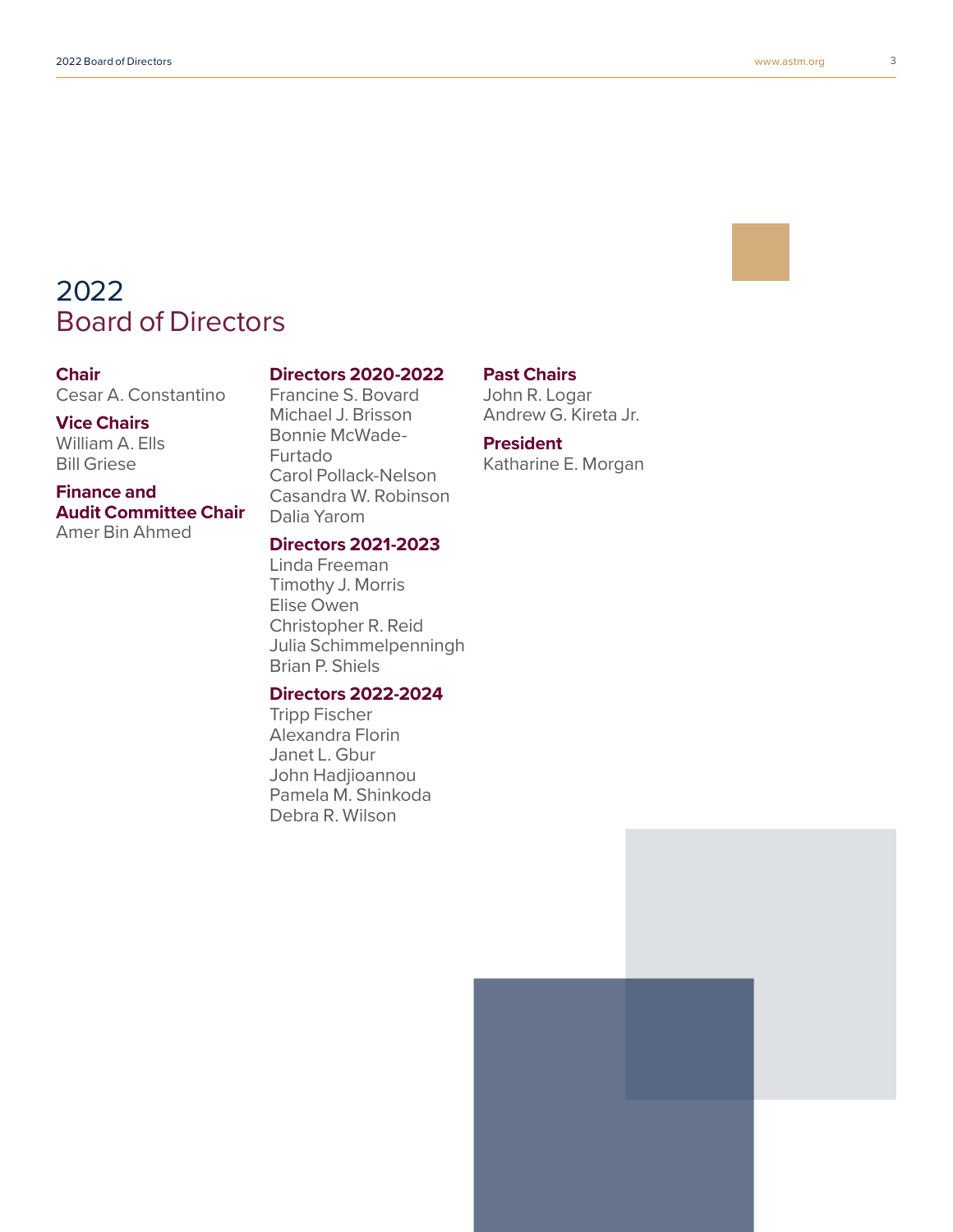# Board Chair



**Cesar A. Constantino, Ph.D.,** is director of business development for Separation Technologies LLC, a Titan America business (Deerfield Beach, Florida). Separation Technologies is the leading producer of processed fly ash for use in cement and concrete construction in the United States.

An ASTM International member since 2005, Constantino is an active participant on several committees, including cement (C01), concrete and concrete aggregates (C09), and sustainability (E60). In addition, he has contributed to the ASTM International Memorandum of Understanding program throughout Latin America. Constantino participates as a liaison between ASTM International and academia, industry trade associations and building code-related institutes, and other standard-development organizations. He is also the liaison for the World Bank Global Facility for Disaster Reduction and Recovery, addressing the ways ASTM International standards, networks, and programs can assist in enhancing resilience and sustainability for construction and infrastructure in low- and middleincome countries.

Before joining the Titan America staff, Constantino worked as a researcher and a consultant both in Panama and the United States. In 2005, he joined Titan America's Florida business as manager of technical services. His broad knowledge and expertise in the field led him to serve as director of concrete technology, director of process quality, and then vice president of corporate engineering for Titan America before assuming his current position.

Constantino holds a bachelor's degree in civil engineering, a master's degree in structural engineering, and a doctoral degree in construction materials from the University of Texas at Austin.

# Board Vice Chair 2021-2022



**William A. Ells** is vice president of sales at Vibram USA (North Brookfield, Massachusetts), a manufacturer of footwear and soles for outdoor, recreational, and work, as well as fashion boots and shoes.

Ells joined ASTM International and its pedestrian/ walkway safety and footwear committee (F13) in 1998. He is currently a member of the F13 executive committee and has also served as its vice chair and as a subcommittee officer. In 2013, the committee honored Ells with the Award of Merit for his service and commitment to safety standards for footwear. He has also received a Service Award and Outstanding Leadership Award for his term on the Committee on Standards.

Involved in the design, development, and production of footwear and sole materials for military, industrial, and outdoor use, Ells has been with Vibram since 2010. He previously worked in sales at American Biltrite Inc. and Quabaug Corp.

In addition to ASTM International, Ells is a member of the board of the American Apparel and Footwear Association. He is also a member of the Canadian Standards Association and serves as the secretary of the U.S. Department of Defense footwear technical committee.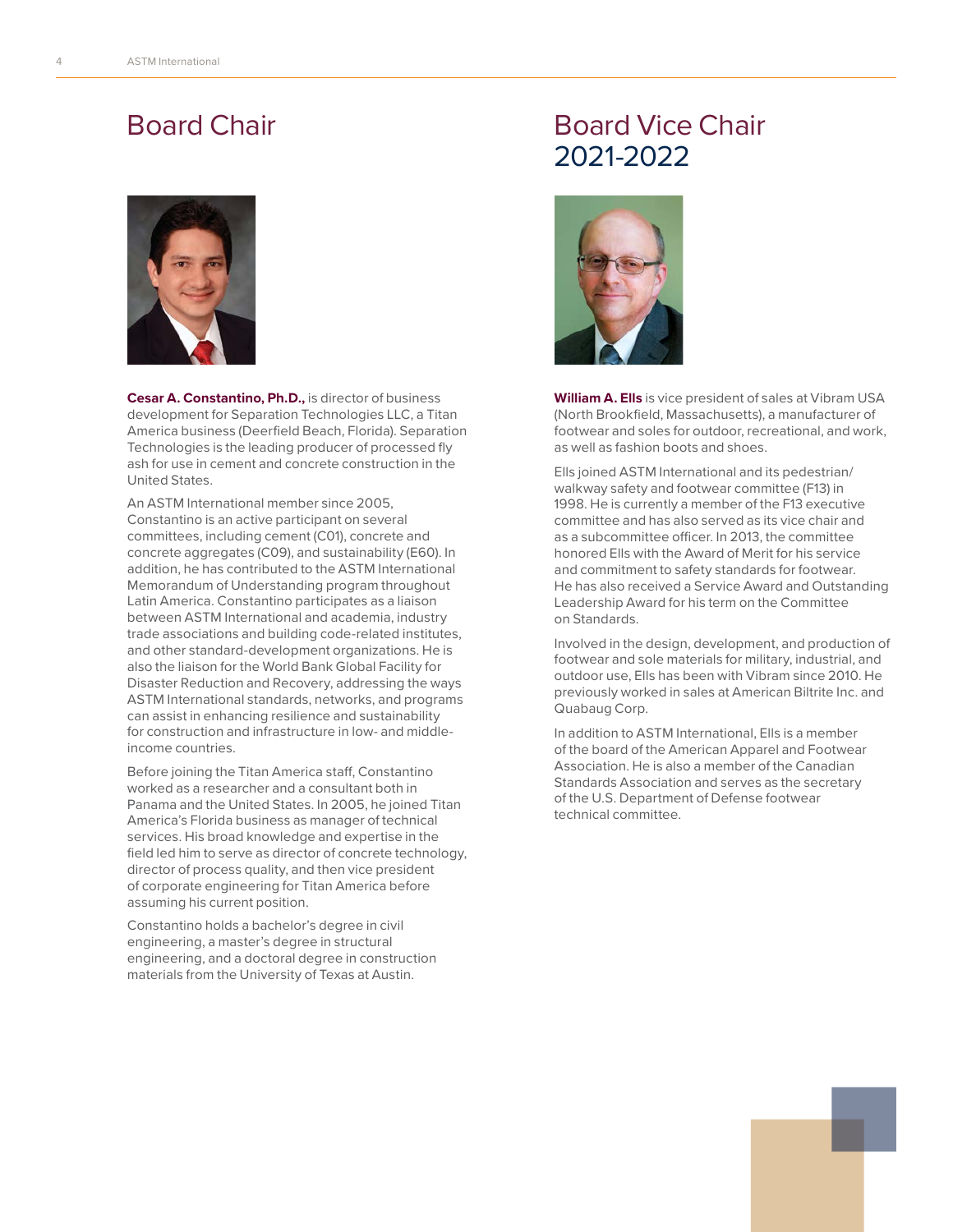# Board Vice Chair 2022-2023



**Bill Griese** is director of standards development and sustainability initiatives for the Tile Council of North America (Anderson, South Carolina), an international trade association involved with standards development, product testing, and research, and representing North American ceramic tile and allied product manufacturers in regulatory, legislative, trade, and environmental matters.

Griese joined ASTM International in 2007 and served three consecutive terms as chair of the committee on ceramic whitewares and related products (C21). He also has been chair of the ASTM Committee on Technical Committee Operations. Currently serves as chair of the ceramic tile subcommittee (C21.06), and he is also a member of the committees on sustainability (E60) and manufactured masonry units (C15). In 2013, he received the J.A. Thomas President's Leadership Award for his contributions on behalf of C21. In 2018, Griese received the Award of Merit from C21.

Griese, who regularly conducts seminars and contributes articles to industry publications, is a LEED (Leadership in Energy and Environmental Design) accredited professional. Griese is also involved with the American National Standards Institute (ANSI), the International Organization for Standardization (ISO), and other standards groups, and he is a U.S. delegate to the World Ceramic Tiles Forum.

After earning a bachelor of science in ceramic and materials engineering from Clemson University, Griese joined the Tile Council as a laboratory engineer. He began working on industry standards in 2007 and assumed his current role in 2015.

## Finance and Audit Committee Chair



**Amer Bin Ahmed** is managing director of Knauf Middle East, a multinational building materials manufacturer based in Germany. In addition to manufacturing building materials and related products, Knauf aims to promote sustainability and energy conservation in the construction industry. Bin Ahmed is responsible for building a large-scale sustainable business operation for Knauf in the Middle East.

With more than 25 years of experience in the gypsum industry, Bin Ahmed has led business development in the Middle East and Asia for building products companies Boral and Lafarge. He joined Knauf Middle East in 2010.

In his tenure at Knauf, Bin Ahmed's commercial success and commitment to standards has been recognized with a number of awards. He received a CEO of the Year Award from the Future Cities media group in 2016 as well as other recognition from the Dubai Civil Defense and the Dubai Municipality. Through Bin Ahmed's commitment to sustainability on behalf of Knauf and the United Arab Emirates, Knauf was honored with the Green Award by the Ministry of Infrastructure in 2018 and the Manufacturer of the Year Award in November 2019 and 2021.

Bin Ahmed made Knauf UAE a 100% ASTM-approved company, not only the first of its kind in the region, but also globally within the Knauf group. Bin Ahmed was an ASTM International board member from 2019-2021, during which time he actively shaped various standards globally. He was also part of the setup of the local ASTM chapter in 2019, the first of its kind outside the USA. He has been appointed the F&A chair of ASTM International for 2022-2023, and is therefore part of the Executive Committee of ASTM International.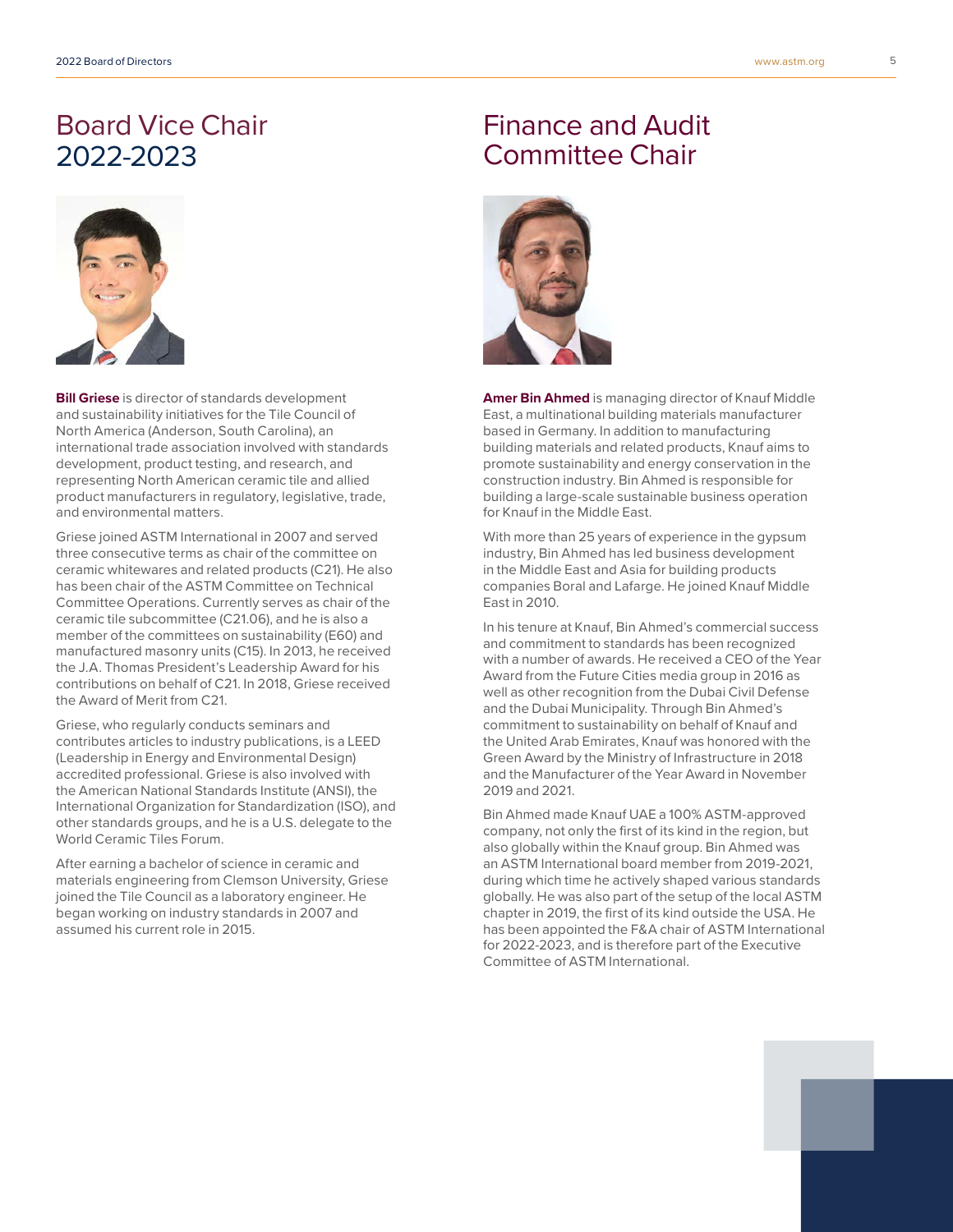# Directors 2020-2022



**Francine S. Bovard** is a consultant with CorrEx Consulting LLC and works as a contract employee for Touchstone Testing Laboratory (Triadelphia, West Virginia).

An ASTM International member since 2013, Bovard is a member of the committees on light metals and alloys (B07), fatigue and fracture (E08), additive manufacturing technologies (F42), corrosion of metals (G01), and the joint ASTM/NACE committee on corrosion. Her committee leadership includes her current role as chair of the subcommittee on laboratory corrosion testing (G01.05) as well as former roles as recording secretary of B07, chair of the aluminum alloy wrought products subcommittee (B07.03), and secretary of two additional B07 subcommittees. In 2016, Bovard received the Francis L. LaQue Memorial Award from G01.

Bovard formed CorrEx Consulting LLC in 2021 after retiring from Arconic, where she worked for 30 years. Previously, she was a technical specialist with Alcoa and a technician with Sandia National Laboratory.

Outside ASTM International, Bovard has also been a member of SAE International and the Aluminum Association, where she previously served as chair of the Technical Committee on Products and Standards. She holds a master's degree in material science and a bachelor's degree in chemistry from the University of Pittsburgh, and an associate's degree in metallurgy from the Pennsylvania State University.



**Michael J. Brisson** Michael J. Brisson is a technical advisor at the Savannah River National Laboratory. The lab, an applied science facility and a national laboratory for the U.S. Department of Energy, focuses on environmental management, national and homeland security, and energy security.

An ASTM International member since 2005, Brisson is a vice chair of the air quality (D22) and nuclear fuel cycle (C26) committees, and chair of subcommittees on methods of test (C26.05) and quality assurance, statistical applications, and reference materials (C26.08). He is also a member of the committees on metal powders and metal powder products (B09), soil and rock (D18), water (D19), analytical chemistry for metals, ores, and related materials (E01), performance of buildings (E06), nuclear technology and applications (E10), quality and statistics (E11), and homeland security applications (E54). Brisson has been honored with the Award of Merit from D22, the D22 Moyer D. Thomas Award, C26's Harlan J. Anderson Award, C26 Awards of Achievement, D22 and C26 Awards of Appreciation, and D18's Richard S. Ladd Standards Development Award. He also received the ASTM Committee on Publications 2019 Award for Excellence in Symposium and Publication Management.

Outside ASTM International, Brisson is a member of the American Industrial Hygiene Association and the Project Management Institute. He has a bachelor's degree in chemistry from the College of Charleston and a master's degree in hazardous waste management from the National Technological University.



**Bonnie McWade-Furtado** is an associate research and development scientist at Cabot Corporation (Billerica, Massachusetts), a global specialty chemicals and performance materials company.

Currently chair of the carbon black committee (D24), McWade-Furtado is also chair of the subcommittee on carbon black microscopy and morphology (D24.81). In addition, she is a member of the committees on recovered carbon black (rCB) (D36) and plastic piping systems (F17). She has been an ASTM International member since 2003.

McWade-Furtado has been with Cabot Corporation since 1993, when she joined as a research associate. In 2000 she assumed her current role.

McWade-Furtado holds a bachelor's degree in biotechnology from Northeastern University.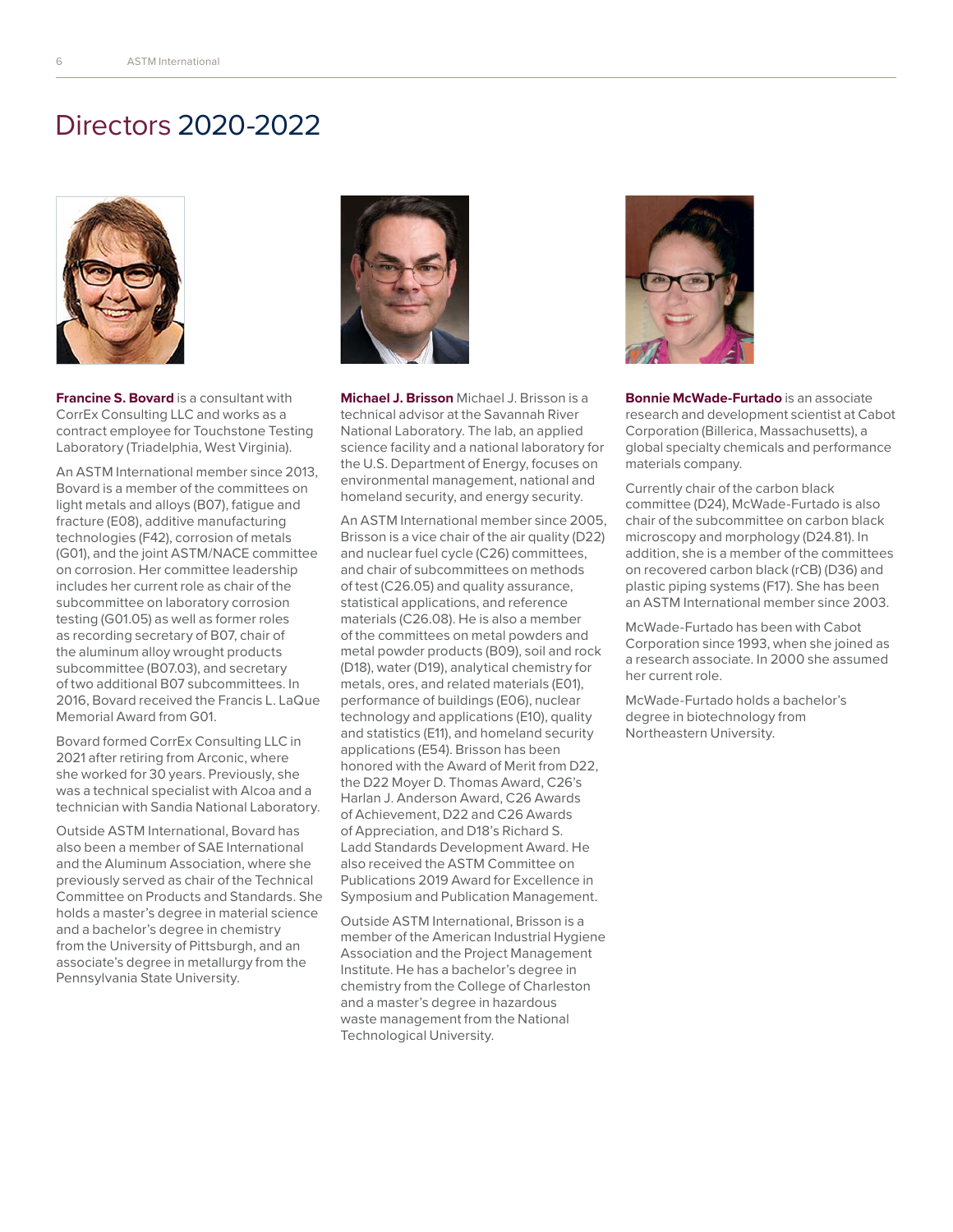

**Carol Pollack-Nelson, Ph.D.,** is the owner of Independent Safety Consulting LLC (Rockville, Maryland), and a human factors psychologist specializing in consumer product safety. She provides guidance to stakeholders on a wide range of product safety issues, including foreseeable use and anticipated hazards.

Pollack-Nelson, an ASTM International member since 1992, is vice chair of new projects for the consumer products committee (F15) and vice chair of its executive subcommittee. She is also a member of numerous F15 subcommittees, including liquid laundry packets (F15.71), toy safety (F15.22), and weighted products (F15.74). In 2006, Pollack-Nelson received the F15 Consumer Award.

Pollack-Nelson serves on various boards and committees related to product design and safety, including the Human Factors and Ergonomics Society. In 2011, she received the society's A.R. Lauer Safety Award. She is also a past president of the International Consumer Product Health and Safety Organization, which honored her with the Ross Koeser Achievement Award in 2018.

Prior to working as a consultant, PollackNelson was a senior engineering psychologist at the U.S. Consumer Product Safety Commission (CPSC) from 1988 to 1993. In 2013, she was awarded the CPSC Chairman's Circle of Commendation for her work in product safety and voluntary standards. Pollack-Nelson has a bachelor's degree in psychology and a doctorate in industrial/organizational psychology from George Washington University.



**Casandra W. Robinson** is a physical scientist at the U.S. National Institute of Standards and Technology (NIST) (Gaithersburg, Maryland). She is responsible for leading the development of documentary standards and coordinating with other federal agencies, industry, and relevant stakeholders in the development of standards and conformity-assessment systems.

An ASTM International Award of Merit honoree, Robinson became a member in 2006. She is chair of the homeland security applications committee (E54) and vice chair of three E54 subcommittees. In addition, she is a member of the committees on textiles (D13), leather (D31), pedestrian/walkway safety and footwear (F13), and personal protective clothing and equipment (F23).

Prior to joining NIST in 2012, Robinson was a program manager with the U.S. Department of Energy Savannah River National Laboratory. She previously assisted the National Institute of Justice with development of performance standards and conformity assessment systems for public safety equipment.

Robinson has a bachelor's degree in electrical engineering from Clemson University and a master's degree in industrial and systems engineering from the University of Alabama. In addition to ASTM International, she is the federal cochair for the ANSI Homeland Defense and Security Standardization Collaborative and the Standards Coordination SubGroup, part of the InterAgency Board for Emergency Preparedness and Response.



**Dalia Yarom** is director of the Standardization Division at the Standards Institution of Israel (SII) (Tel Aviv, Israel). SII is a nongovernmental organization and the country's official body for preparing and publishing Israeli standards. SII also focuses on product quality and provides testing, certification, and training.

In her previous role, Yarom was the head of the SII Chemistry, Health, and Environment Laboratory, which tests various consumer products according to national and international standards. She managed the laboratory from 2010 to 2017. Yarom's experience in standardization stretches further: she has 29 years of experience in different related positions.

As part of her work, Yarom represents SII in several international organizations as well as in various committees of the Israeli Parliament. She was also chair of the International Convention on the Control and Marking of Articles of Precious Metals, a treaty that facilitates cross-border trade, from 2016 to 2019.

Yarom has a bachelor's degree from Shenkar College of Engineering, a master's degree in chemistry from Hebrew University, and a master's degree in business administration from Technion Israel Institute of Technology.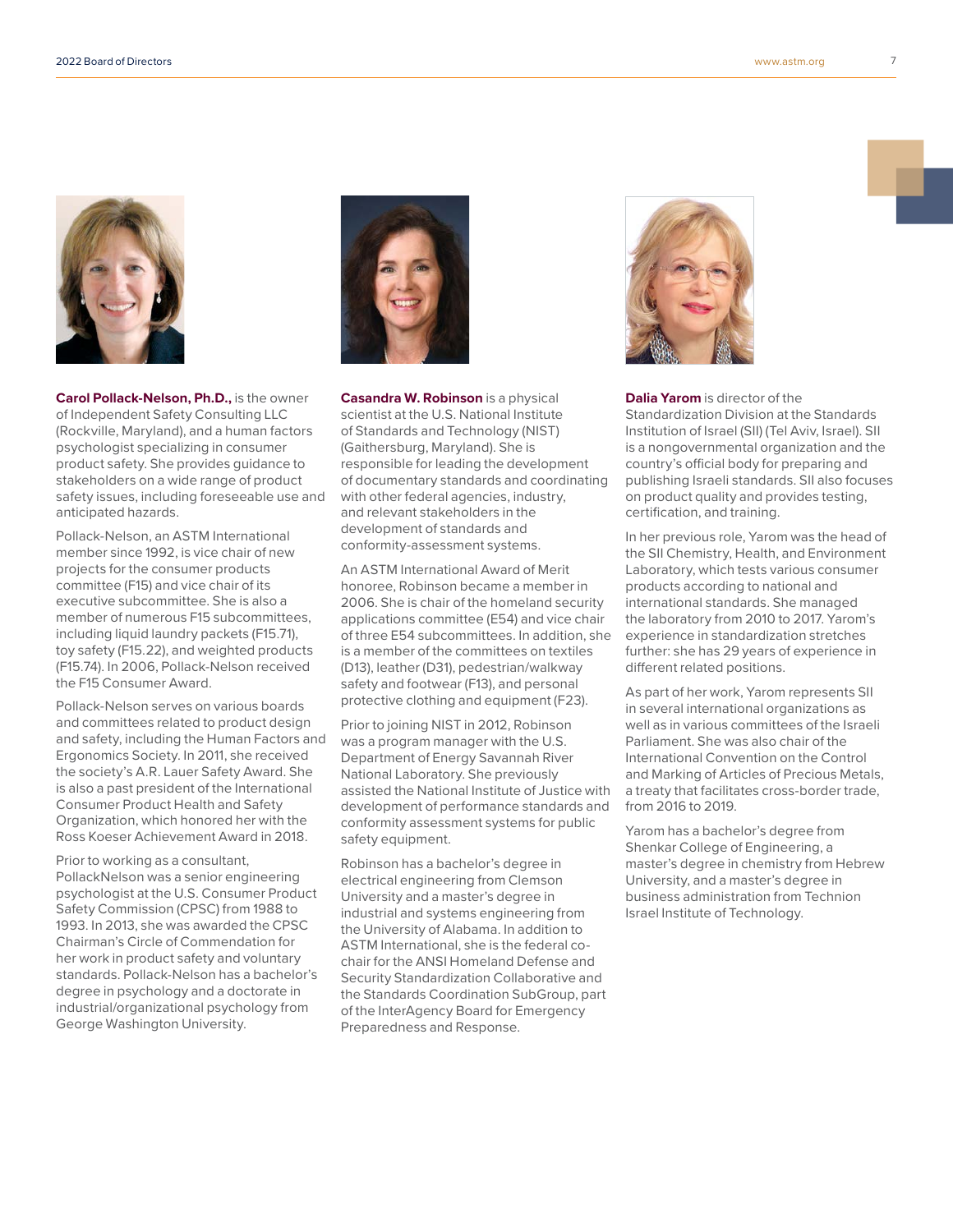# Directors 2021-2023



**Linda Freeman** is industry manager, entertainment/amusement, at Rockwell Automation, a global provider of industrial automation and information technology products and services.

A member-at-large on the executive subcommittee of the committee on amusement rides and devices (F24), Freeman works on several subcommittees and helps lead the F24 student initiative to bring on the next generation of committee members. She has been an ASTM International member since 2010. Outside ASTM International, Freeman is a life member of the Society of Women Engineers (SWE), where she is a frequent speaker at conferences, serves on SWE committees, and is an award recipient. She also participates on the board of AIMS International and as a member of the security committee at IAAPA, the Global Association for the Attractions Industry.

Freeman has 24+ years of experience at Rockwell Automation, which she joined in 1996 as a sales engineer. Over her career she has worked in multiple manufacturing industries and in other industries such as onboard marine applications and NASA space launch programs. In 2018, she was selected as an Influential Women in Manufacturing awardee by Putman Media. Working with amusement industry clients since 2000, Freeman moved to an industry role in 2016 to support entertainment market segments.

Freeman has a bachelor's degree in electrical engineering from the Georgia Institute of Technology. She is certified by TÜV Rheinland as a Functional Safety Engineer and a Cybersecurity Specialist.



**Timothy J. Morris** is vice president of manufacturing at ML Products LLC (Noble, Oklahoma). A manufacturer of elastomeric dipped medical products, ML Products LLC is an affiliate of Medline Industries Inc., which makes and distributes medical supplies.

An ASTM International member since 1994, Morris is chair of the rubber and rubber-like materials committee (D11) and a member of the personal protective clothing and equipment committee (F23). He also served as chair of the rubber products subcommittee. Morris received a Service Award from the Committee on Standards and the D11 Distinguished Service Award (2019).

Morris has been with ML Products LLC, and its predecessor company Morris Latex Products, since becoming general manager in 1986. In 1991, he became executive vice president of the company, and president in 2004.

In 2008, Morris assisted in the sale and transition of businesses ML Products LLC, MMS LLC, and Avion Medical in Poland to Medline Sooner Acquisitions LLC. Morris was retained by the new ownership to continue to manage and oversee the Noble, Oklahoma, facility as the vice president of manufacturing.

Morris holds a bachelor's degree from the University of Central Oklahoma and an associate's degree in business technology from Rose State College. Outside ASTM International, he is a member of the Association for the Advancement of Medical Instrumentation and the International Organization for Standardization (ISO) and its rubber committee.



**Elise Owen** is the standards executive at the U.S. Environmental Protection Agency (EPA) (Washington, D.C.), a federal government agency whose mission is to protect human health and the environment. In this position, she facilitates the implementation of the National Technology Transfer and Advancement Act and related policies, which direct U.S. federal agencies to use voluntary consensus standards, participate in their development, and coordinate certification, testing, and related activities with those of the private sector to avoid unnecessary duplication and complexity.

Owen joined ASTM International in 2020. In her current position since 2015, she was associate vice president of global strategy and analysis of AdvaMed from 2013 to 2015 and director of international development for the American National Standards Institute from 2006 to 2013. She also worked as an international trade specialist for the U.S. Department of Commerce from 2004 to 2006, specializing in standards and technical barriers to trade.

Owen was awarded a Project Management Professional certification in 2012. She is also certified by the Defense Language Institute Foreign Language Center as a Chinese and Japanese linguist. She holds a bachelor's degree from Regent's College (now Excelsior College), part of the State University of New York, and an MBA degree from the University of Hawaii.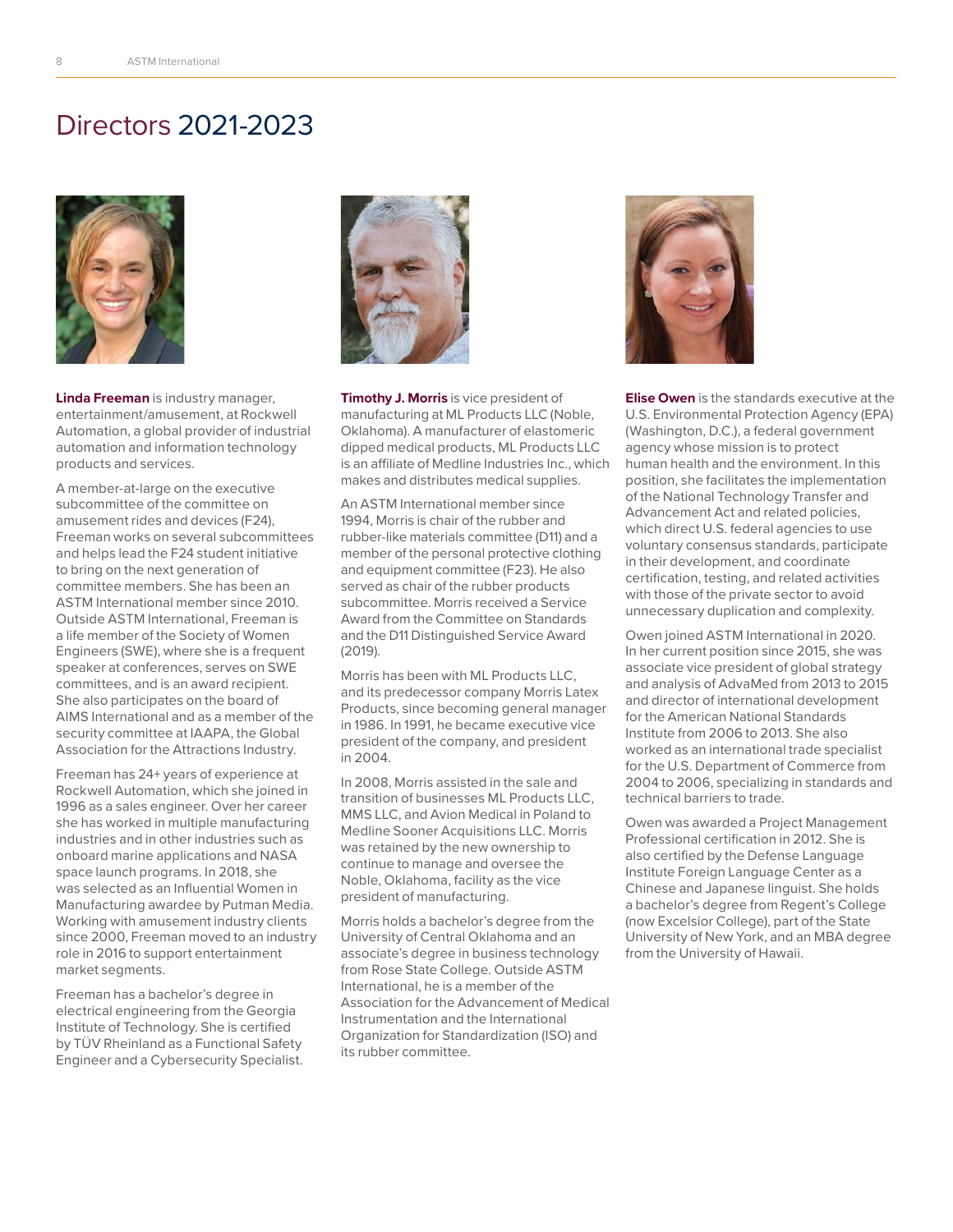

**Christopher R. Reid, Ph.D.,** is a technical fellow in human factors and ergonomics in Boeing's Environment, Health, and Safety organization (North Charleston, South Carolina). This organization in the aerospace corporation focuses on corporate strategy in worker health, safety, and environmental areas, including standards.

An ASTM International member since 2017, Reid is a member of the Exo Technology Center of Excellence (ET CoE) Research and Development board, additive manufacturing technologies committee (F42), and exoskeletons and exosuits committee (F48). Within F48, he is also the chair of the subcommittee on human factors and ergonomics.

Reid is also project manager for Boeing's exoskeleton technology assessment and integration. In 2018, he was a visiting scholar in integrated systems engineering at The Ohio State University to work on behalf of Boeing and ASTM ET CoE partners on exoskeleton technology feasibility.

President of the Human Factors and Ergonomics Society and delegate member and Ergo SolutionsLab advisor to the National Safety Council board of directors, Reid is also a member of other professional and honorary societies. He has received several awards, including Black Engineer of the Year for 2020 in Outstanding Technical Contributions in Industry and the Rising Star Award from the National Safety Council in 2018. Reid earned his doctoral and master's degrees in industrial engineering and his bachelor's degree in electrical engineering technology from the University of Central Florida.



**Julia Schimmelpenningh** is the architectural applications technical manager at Eastman Chemical Company (Springfield, Massachusetts), a global specialty material and chemical company.

An ASTM member since 1992, Schimmelpenningh currently serves as chair of the committee on performance of buildings (E06). She has also been chair of the committee on security systems and equipment (F12). Schimmelpenningh received the Award of Merit in 2016 from F12 for her leadership, service, and technical expertise, and the F12 Outgoing Chair Award in 2018. She also received the Award of Appreciation in 2011 for her service to E06 and a Service Award in 2019 for her term on the Committee on Standards.

Before joining Eastman Chemical Company in 1988, she held positions as technical applications manager at Solutia Inc., and as a marketing and technical service research engineer with Monsanto Chemical Co. In addition, she served as president of the Glass Association of North America in 2005.

Schimmelpenningh holds a bachelor's degree in biology from Emmanuel College.



**Brian P. Shiels** is service line manager at ArcWear, A Division of Kinectrics (Louisville, Kentucky), which offers arc, flame, and thermal testing and certification. In his position, he serves as managing director of the ArcWear division and has various client and project-management responsibilities.

Shiels, who joined ASTM International in 2008, is the immediate past chair of the Committee on Standards. He is a member of the ASTM International Global Collaboration Forum for Personal Protective Equipment. Shiels is also vice chair of the committee on personal protective clothing and equipment (F23) and chair of its flame and thermal subcommittee (F23.80). In addition, Shiels is vice chair, product manufacturing practices, of the committee on textiles (D13) and a member of the committees on homeland security applications (E54), electrical protective equipment for workers (F18), pedestrian/walkway safety and footwear (F13), and exoskeletons and exosuits (F48). He has received Awards of Appreciation, Service Awards, and an Award of Excellence.

Before assuming his current role at ArcWear in 2019, Shiels was director of quality assurance and senior development engineer and group leader at PBI Performance Products. He holds a number of U.S. patents and has edited two volumes of ASTM's Selected Technical Papers.

Shiels received a master's degree in textile chemistry from North Carolina State University and a bachelor's degree in chemistry from the University of South Carolina. In addition to ASTM International, he is a member of the National Fire Protection Association and the American Association of Textile Chemists and Colorists.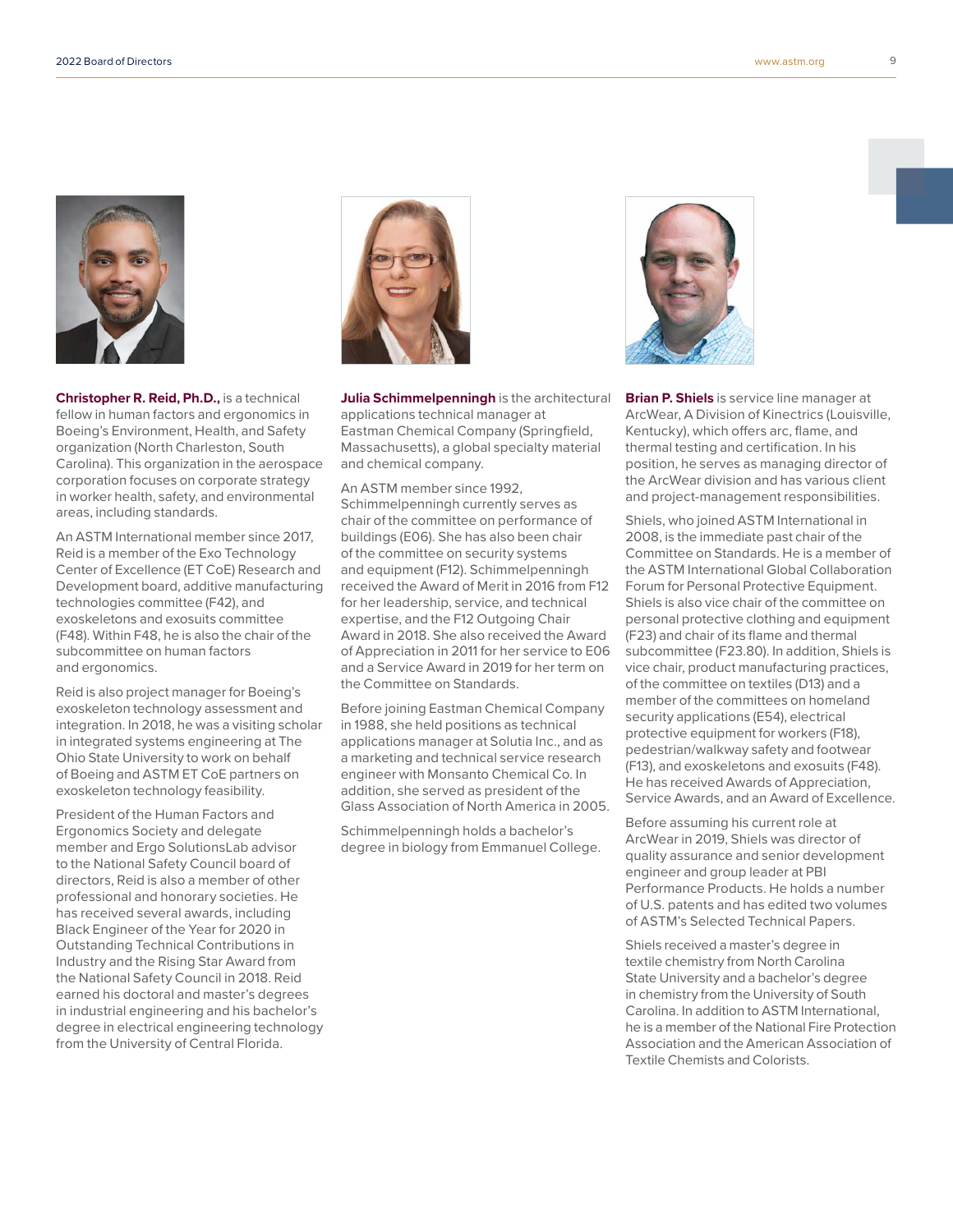# Directors 2022-2024



**Tripp Fischer** is chief science officer at Brownfield Science and Technology Inc. (BSTI) (Cochranville, Pennsylvania). BSTI offers a wide range of specialty services in the earth sciences, including soil, wastewater, surface water, and groundwater quality evaluations, environmental remediation, environmental forensics, and environmental consulting.

Chair of the corrective action subcommittee (E50.04) that is part of the committee on environmental assessment, risk management, and corrective action (E50), Fischer has been an ASTM International member since 2002. He also served on the Committee on Standards (COS) and the soil and rock committee (D18). Fischer has been honored with a COS Service Award, the Robert J. Painter Award by ASTM and the Society for Standards Professionals, and the E50 Award of Recognition.

Fischer has been with BSTI since 2009, focusing on environmental policy, environmental impacts to business transactions, the assessment and remediation of light non-aqueous phase liquids in the subsurface, and chemical fate and transport in the environment. Prior to BSTI, Fischer served as a hydrologist/ environmental engineer with the Delaware Department of Natural Resources and Environmental Control.

In addition to work at ASTM International, Fischer is a member of the American Bar Association. He is an advisory board member to the dean of sciences and mathematics at West Chester University. Fischer earned a master's degree in engineering science from the Pennsylvania State University and a bachelor's degree in geology from West Chester University.



**Alexandra Florin** is aviation technical standards manager for Wing (Helsinki, Finland). Wing, a subsidiary of Alphabet, has developed a small lightweight aircraft and traffic-management system that delivers small packages directly to consumers on three continents.

A member of the unmanned aircraft system (UAS) committee (F38) and ASTM International since last year, Florin is also co-chairing EUROCAE working group 105 for UAS. EUROCAE develops industry standards for aviation. In addition, Florin is a member of the traffic alert and collision avoidance system group in RTCA (SC-147) and the safety and risk management group in the Joint Authorities for Rulemaking on Unmanned Systems (JARUS).

In her position at Wing, Florin leads and supports industry standards for UAS to further enable drone delivery and its safe integration into airspace. Prior to her current role, she was drones project manager at the European Union Aviation Safety Agency (EASA), overseeing the implementation of a regulatory framework for drone/UAS operations in Europe. Florin previously filled other roles at EASA as senior expert development assurance, development assurance and safety assessment certification expert, and design organization team leader after being at SNECMA, now SAFRAN Aircraft Engines.

Florin holds a master's degree in project management of integrated aeronautical systems from the Ecole des Arts et Métiers and an aeronautics engineering diploma from the École Nationale Supérieure de Mécanique et d'Aérotechnique (ENSMA) in aerodynamics, thermic, and energetics.



**Janet L. Gbur, Ph.D.** is a research biomedical engineer and investigator in the Advanced Platform Technology Center at the Louis Stokes Cleveland VA Medical Center (Cleveland, Ohio). She is also senior research associate in the department of materials science and engineering and a member of the Advanced Manufacturing and Mechanical Reliability Center at Case Western Reserve University (CWRU) (Cleveland, Ohio).

Second vice chair of the metallography committee (E04) and chair of its long-range planning subcommittee, Gbur has been an ASTM International member since 2012. She is also a member of the committees on fatigue and fracture (E08), mechanical testing (E28), and medical and surgical materials and devices (F04). Gbur has been honored by E04 with the Award of Appreciation and by E08 with the M.R. "Mitch" Mitchell Best Student Presentation Award. She has also received the ASTM Graduate Scholarship.

Gbur also serves as an adjunct faculty member in mechanical engineering at Youngstown State University, Youngstown, Ohio.

Gbur earned a B.S. in biology/pre-medicine from Kent State University; a B.E. in materials engineering and an M.S.E. in mechanical engineering from Youngstown State University; and a Ph.D. in materials science and engineering from Case Western Reserve University. She is also a member of the American Society for Engineering Education, ASM International, Microscopy Society of America, Materials Research Society, the Microscopy Society of Northeastern Ohio, Society of Women Engineers, and TMS/the Minerals, Metals, and Materials Society.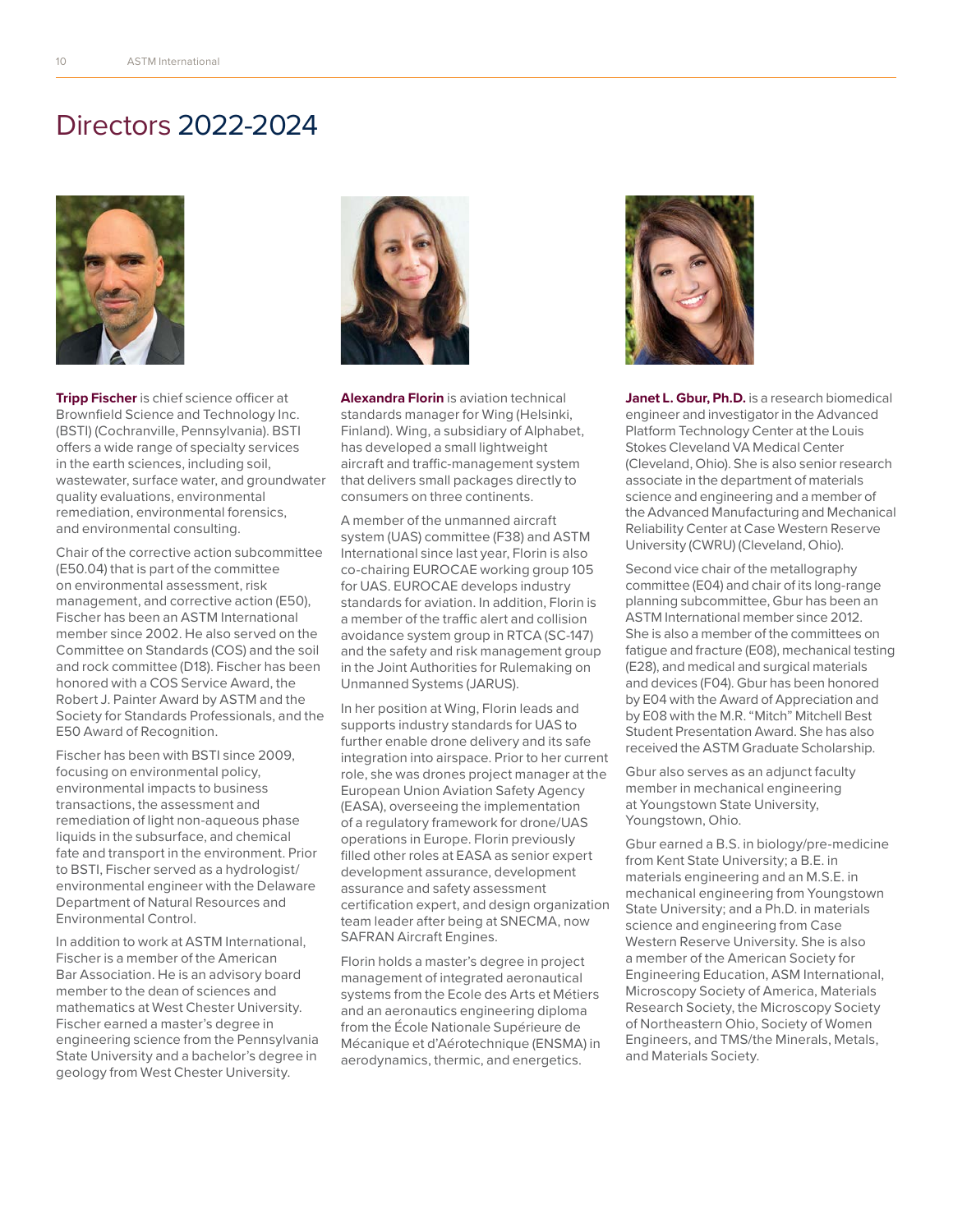

**John Hadjioannou, P.E.,** is president and director of of EPI Materials Testing Group (EPI MTG) (Spring, Texas). EPI MTG is an engineering firm and laboratory that specializes in failure analysis, materials analysis, engineering consulting services, and chemical analysis for its clients worldwide.

With EPI MTG since 2002, when he joined the firm as an engineer, Hadjionnou became director there in 2006 and assumed his current role in 2011.

Hadjioannou is currently chair of the committee on wear and erosion (G02), and also leads its subcommittee on erosion by solids and liquids (G02.10). Hadjioannou has been honored with the 2017 Frank J. Heymann Distinguished Service Award and the 2016 Award of Recognition for his contributions to the G02 committee. An ASTM International member since 2004, he began a term on the Committee on Standards in 2019.

In addition to ASTM International, Hajioannou is a member of the National Society of Professional Engineers, the American Society of Mechanical Engineers, ASM International, the International Metallographic Society, and NACE International. He holds two patents, has written for publications in his field, and makes presentations related to aspects of his work. He earned a bachelor of science degree in mechanical engineering from Southern Methodist University.



**Pamela M. Shinkoda, P.Eng.,** is research associate, fire, acoustic, building systems, for CGC Inc. (Mississauga, Ontario, Canada). CGC Inc. is a leading marketer, manufacturer, and distributor of gypsum board products, interior finishing materials, and suspended acoustical ceilings in Canada. The parent company of CGC Inc. is USG Corporation, a part of the Knauf group.

Shinkoda, who became an ASTM International member in 1998, is past chair of the committee on gypsum and related building materials and systems (C11) and works on several C11 task groups. She is also a member of the committees on fiber-reinforced cement products (C17), fire standards (E05), and building and environmental acoustics (E33). Her contributions to C11 have been honored with the Award of Merit, the Award of Appreciation, the Outgoing Chair Award, the Special Service Award, and the Award of Appreciation.

Shinkoda has previously held positions with CertainTeed Gypsum, ROCKWOOL, and ORTECH Corp.

Shinkoda participates in the Standards Council of Canada's mirror fire safety committee (TC 92) within ISO and the ULC fire tests committee. She has also been appointed to the Canada standing committee on fire protection. Shinkoda serves as a representative on the Gypsum Association's Building Code and Technical Committee and is a member of the Ontario Building Officials Association (OBOA), Construction Specifications Canada (CSC), and the Canadian Fire Safety Association (CFSA). She holds a bachelor's degree in building engineering from Concordia University.



**Debra R. Wilson** is material science director for Berry Global Inc. (Boerne, Texas). A Fortune 500 global company, Berry Global develops, designs and manufactures innovative packaging and engineered products.

Wilson, who joined ASTM International in 1988, serves as an officer in plastics committee (D20) groups and is a member of many D20 subcommittees. She also serves as vice chair of the U.S. technical advisory group (TAG) to the plastics committee in the International Organization for Standardization (ISO TC 61) and as vice chair of the D20 U.S. TAG subcommittee.

In 2006, Wilson received the Award of Merit for her technical contributions to standards from the plastics committee and for her leadership relative to standardization for the plastics industry. She has also been honored with the 2003 Robert MacFarlane Award of Excellence and the 2000 Outstanding Achievement Award from the committee. She has long served as a D20 officer and has been chair of the D20 U.S. TAG subcommittee.

In her current role at Berry since 2014, Wilson's focus is on thermoplastic solutions for consumer packaging. She has largely focused on polyolefin product development and technical support in her career and has been granted 18 patents. She has held positions at Braskem, Dow Chemical, Union Carbide, and Shell Chemical. Wilson studied chemistry and chemical engineering at Oklahoma State University. In addition to ASTM International, Wilson is a member of the Association of Plastics Recyclers, the Plastics Industry Association, and the Society of Plastics Engineers.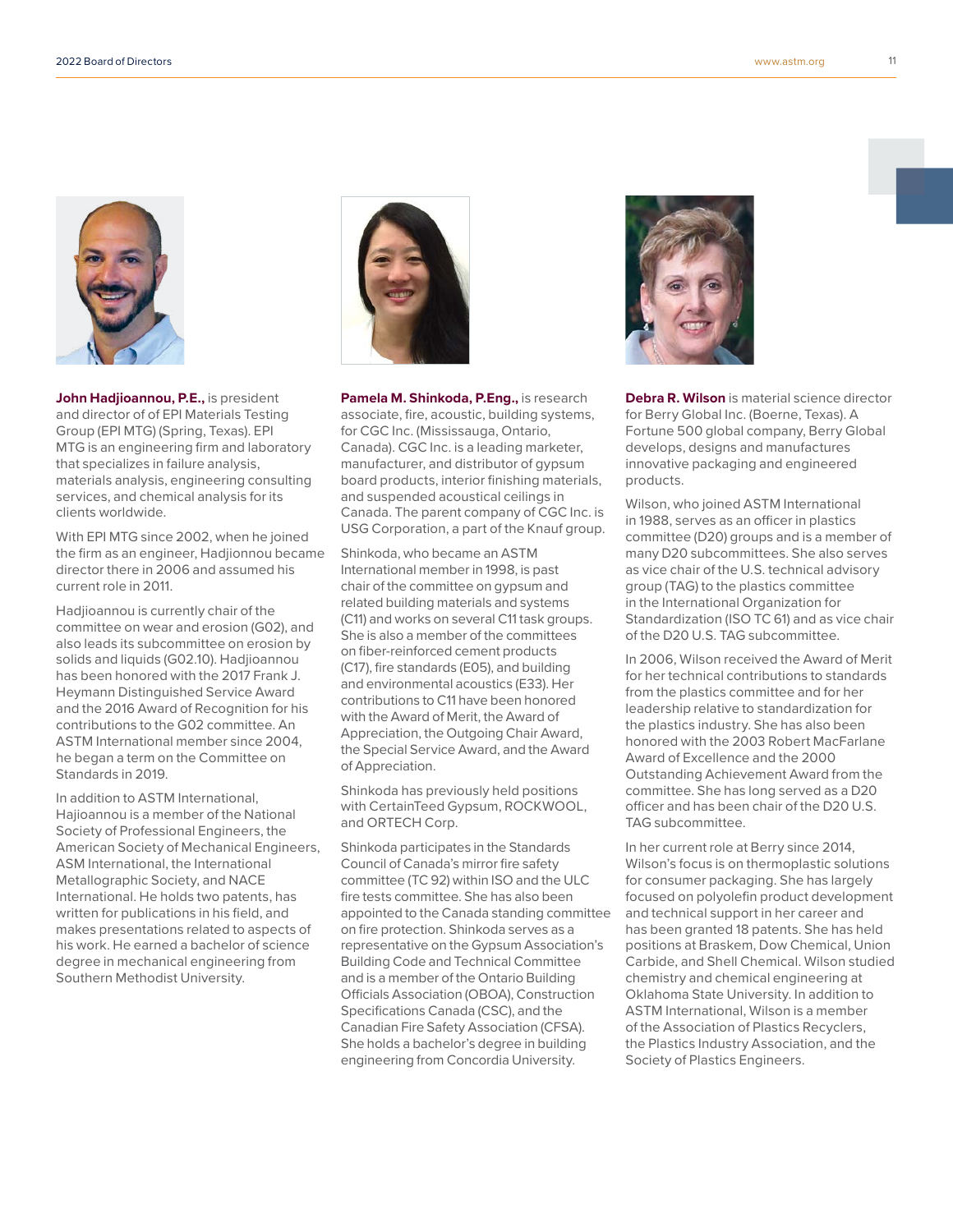## 2022-2023 Past Chair



**John R. Logar** is a senior director of aseptic processing and terminal sterilization in the Microbiological Quality and Sterility Assurance organization at Johnson & Johnson (Raritan, New Jersey). Johnson & Johnson is a global healthcare products manufacturer and provider of related services.

Logar, an ASTM member since 2001, is the chair of the committee on manufacture of pharmaceutical and biopharmaceutical products (E55) and serves on the executive subcommittees of the committees on radiation processing (E61). He received the Peter D. Hedgecock Award in 2010 for his contributions to the committee on nuclear technology and applications (E10). Logar, who served on the ASTM Committee on Technical Committee Operations from 2012 to 2014, is also a member of the committees on quality and statistics (E11), primary barrier packaging (F02), and medical and surgical materials and devices (F04).

With over 20 years of experience in sterilization of medical devices, Logar is an industry recognized expert in gamma, electron beam, and X-ray sterilization, including radiation processing, radiation dosimetry, and process validation. His current responsibilities include supporting aseptic processing and terminal sterilization activities across the three sectors of Johnson & Johnson, and oversight for the company's sterility assurance research and development center.

Logar began his career as a quality assurance manager at SteriGenics in 1996; he then was a senior technical manager and a director of radiation dosimetry for SteriGenics International. In 2008, he became manager and then associate director of research and development for sterilization, science, and technology at Ethicon Inc., a Johnson & Johnson company. He assumed his current role in 2013.

Logar holds a bachelor's degree in mathematics from Rowan University.

## 2020-2021 Past Chair



**Andrew G. Kireta Jr.** is president & CEO of the Copper Development Association (CDA) (McLean, Virginia), a not-for-profit trade association that serves as the world's foremost resource on copper and copper alloy applications. CDA brings the value of copper and its alloys to society to address the challenges of today and tomorrow.

An ASTM International member since 1998, Kireta works primarily on the copper and copper alloys committee (B05) and its subcommittees. A 2016 Award of Merit recipient, he was also recognized by the B05 committee with the Copper Club Award and the Arthur Cohen Memorial Distinguished Service Award for his contributions. He previously served as the committee's membership secretary and is the current chair of its awards subcommittee (B05.92). Kireta has been a member of the board since 2014, serving as chair of the finance and audit committee, vice chair, and chair of the board. He also previously served as vice chair and chair of the board of SEI International. Kireta is also active on the committees on pesticides, antimicrobials, and alternative control agents (E35), additive manufacturing technologies (F42), and fire standards (E05).

Kireta joined CDA in 1992 as Midwest regional manager and held management positions for tube, pipe and fittings, and architectural applications, before becoming vice president in 2008. He was appointed his current role as president & CEO in December 2021. As CDA president, Kireta leads a staff team in developing and enacting strategic market, regulatory, education, advocacy, and research programs across the breadth of copper and copper alloy application areas, including piping, architectural, and electrical building construction systems; industrial products; sustainable energy applications; electric vehicles and systems; antimicrobial touch surfaces; and others.

Kireta holds a bachelor's degree in mechanical engineering from Purdue University.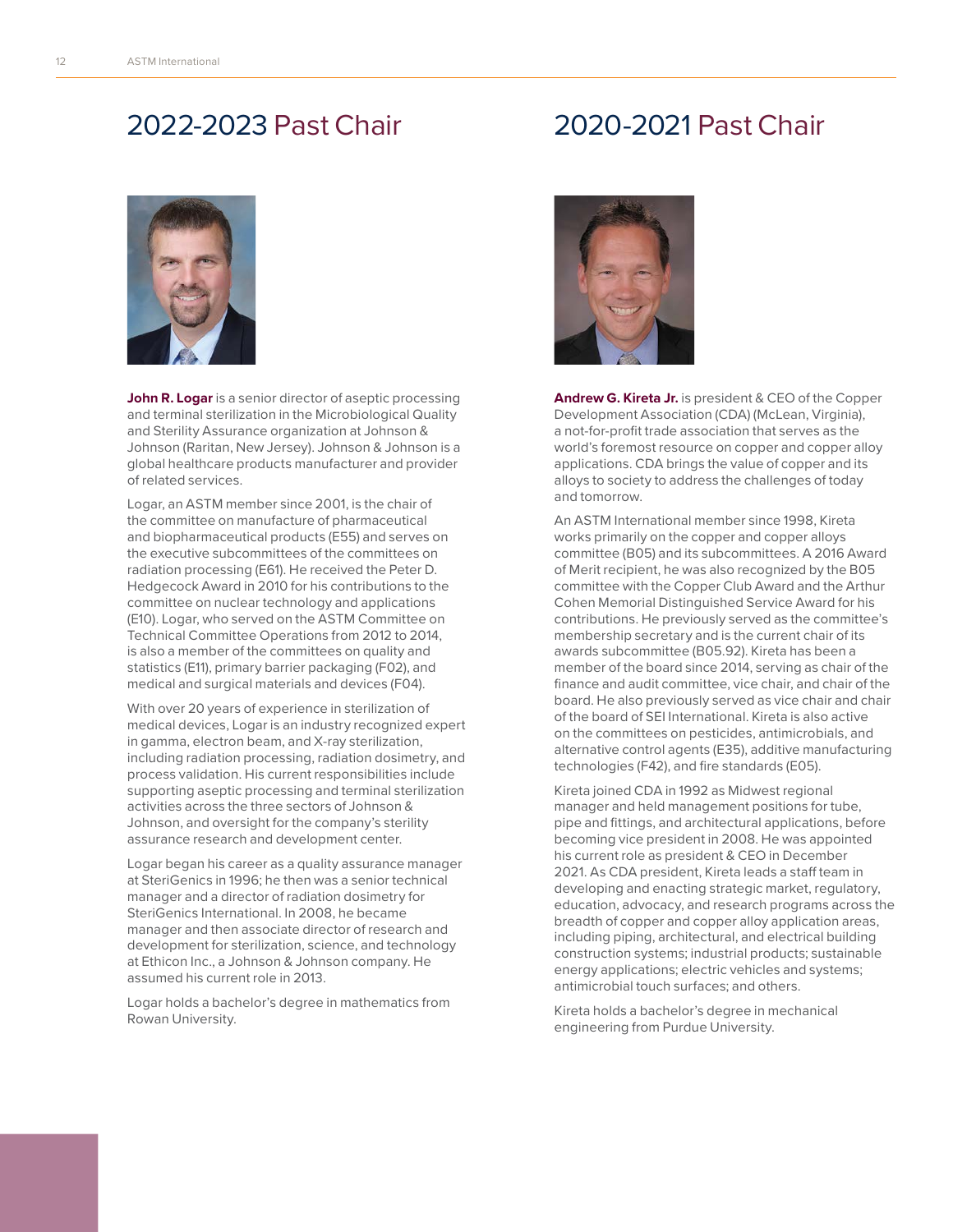## President



**Katharine E. Morgan** is president of ASTM International, one of the world's largest organizations for the development of international voluntary consensus standards. With three decades of experience in increasingly strategic and managerial roles at ASTM, Morgan is a respected leader in the global standards community.

After earning her bachelor's degree in chemical engineering from Lafayette College, Morgan began her career at ASTM supervising the standards development work of several technical committees. In 1990, she rose to become a director, overseeing several managers and their respective committees.

Morgan was named general manager of the technical committee support department in 2001. In this role, she oversaw several areas, including symposia, workshops, international activities, committee services, meeting services, and contract management services.

In 2007, Morgan was appointed vice president of Technical Committee Operations. In this position, she directed a 50-member team, leading efforts to create, track, evaluate, and adjust strategic business plans for each of the division's units. In addition, as part of ASTM's senior leadership team, Morgan helped guide ASTM's overall policies, finances, and partnerships. She assumed the presidency in 2017.

Morgan is chair of the National Institute for Building Sciences' Consultative Council, a member of the American National Standards Institute's board of directors, and a member of the Council of Engineering and Scientific Society Executives, the International Consumer Product Health and Safety Organization, the Society for Standards Professionals (SES), and the American Society of Association Executives.

Morgan holds a master's degree in business administration from Widener University in Chester, Pennsylvania. Her Twitter handle is @astmpres.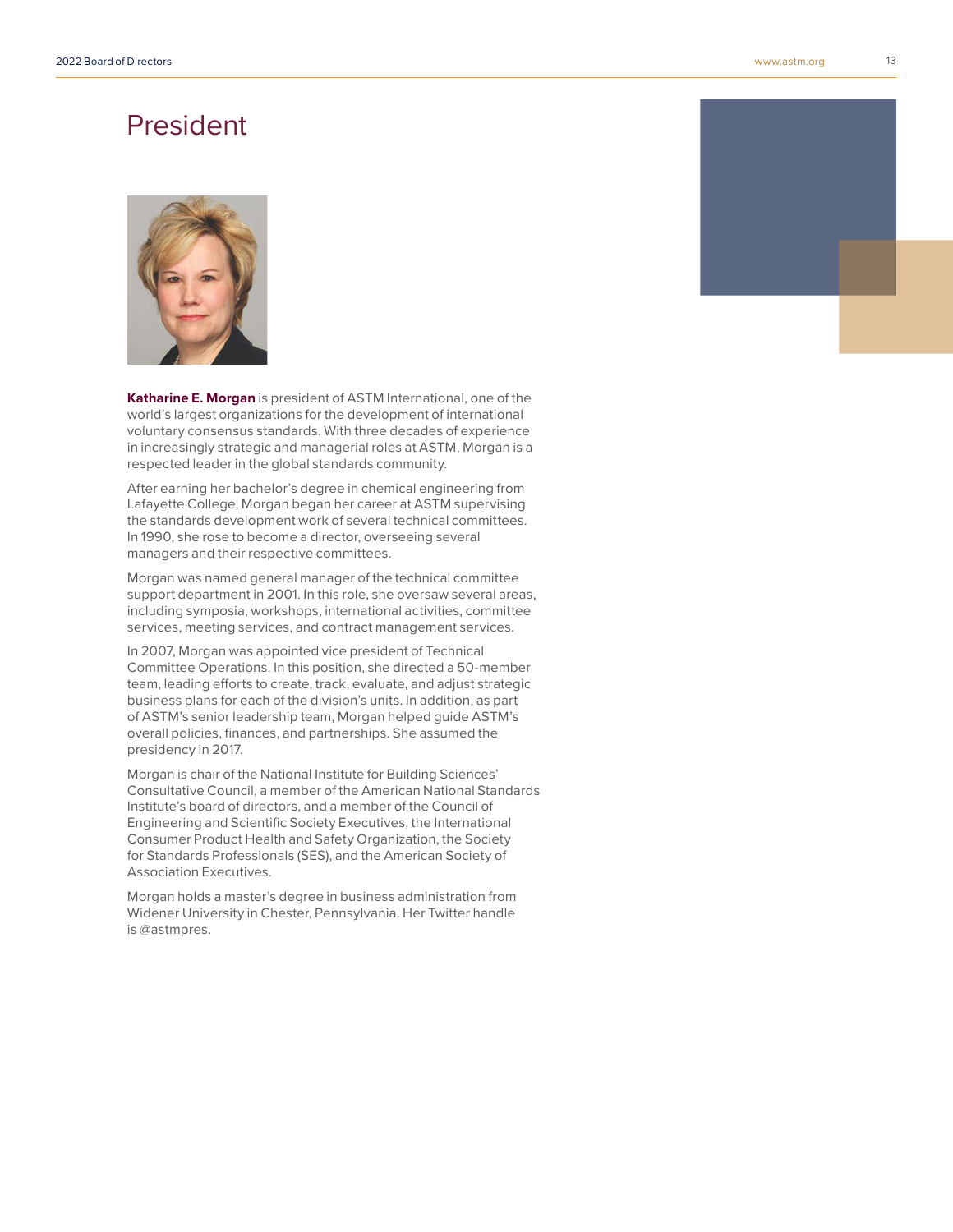## Committee of the Board of Directors

## 2022 Executive Committee

#### Scope

When the board of directors is not in session, the Executive Committee shall exercise all of the general powers of the board of directors except the power to fill vacancies in the board and amend the ASTM Board Procedures. The Executive Committee shall keep minutes of its proceedings, which shall be promptly reported to each member of the board of directors (ASTM Bylaws 4.1.2).

#### Members

Cesar A. Constantino, Chair Amer Bin Ahmed William A. Ells Bill Griese Andrew G. Kireta Jr. John R. Logar

#### Staff Secretary

Katharine E. Morgan

## 2022 Finance and Audit Committee

#### Scope

The Finance and Audit Committee is responsible for the supervision of ASTM financial operations as set forth in the *Rules Governing the Conduct of ASTM Finances* and resolutions pertaining to financial matters as may be adopted by the ASTM board of directors and for recommendations to the board on matters of financial policy. The committee is also responsible for monitoring the employee benefits and salary administration programs and for making recommendations to the board of directors for such modifications as may be necessary.

#### Members

Amer Bin Ahmed, Chair Cesar A. Constantino William A. Ells Bill Griese Andrew G. Kireta, Jr. John R. Logar

#### Member Ex Officio Katharine E. Morgan

#### Staff Secretary Heidi Turley

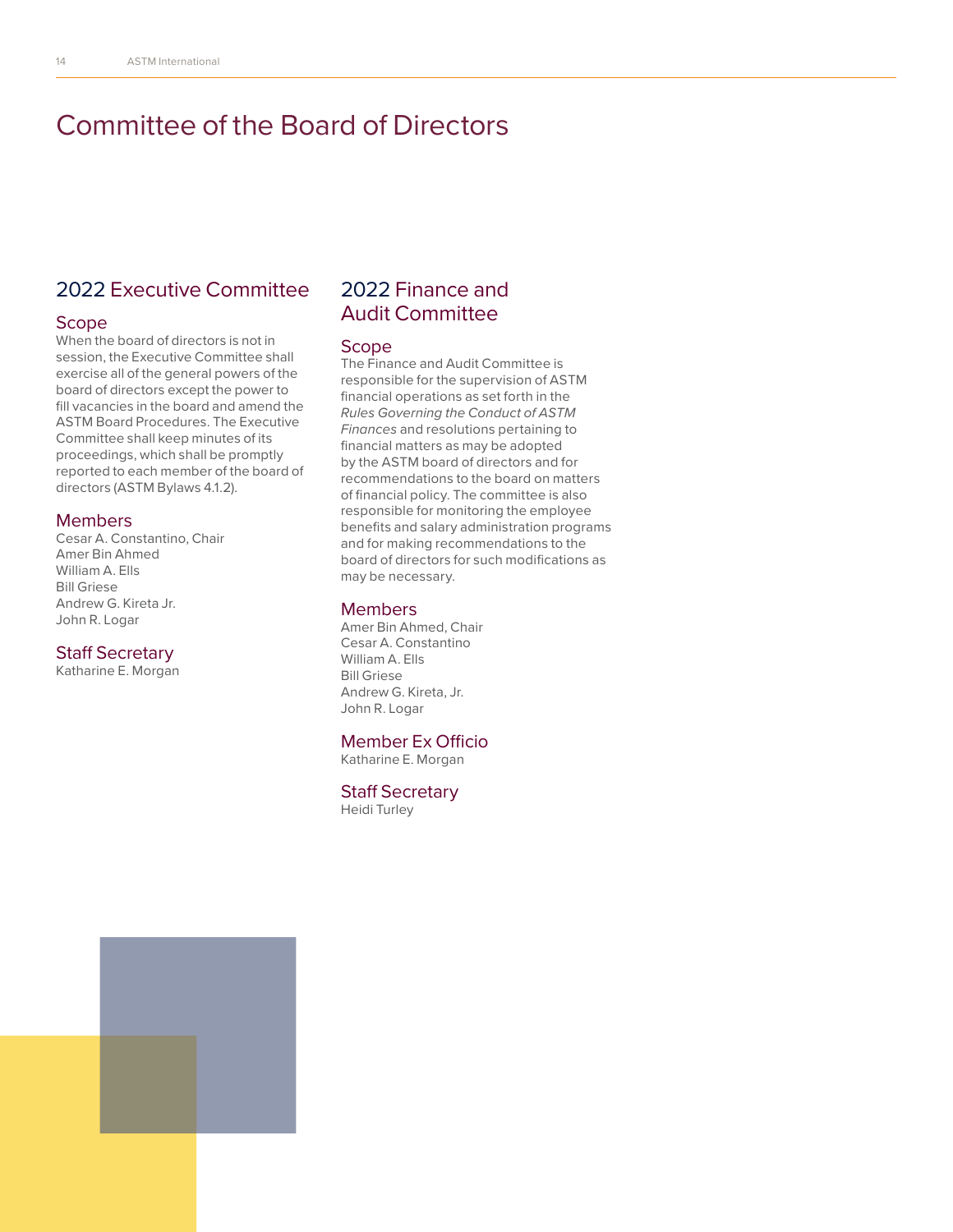## Standing Committees of the Board of Directors

## 2022 Committee on Standards

#### Scope

The Committee on Standards (COS) is responsible for the review and approval of technical committee recommendations for actions on standards. COS verifies that the procedural requirements of the society's regulations and its criteria for due process have been satisfied. The committee acts to resolve jurisdictional disputes with respect to standards. COS develops, maintains, and interprets the Form and Style for ASTM Standards manual and reviews all requests from technical committees for exceptions to the manual.

#### Members

Philip Line, Chair Denise Cleghorn Margaret Farabaugh Timothy Haley Nicholas Lang Trey G. McCants Thomas M. Nolan Ryan Pelter Ryan Siskey

#### Members Ex Officio

Cesar Constantino

#### Staff Secretary

Kate Chalfin

## 2022 Committee on Technical Committee **Operations**

#### **Scope**

The Committee on Technical Committee Operations (COTCO) develops and maintains the *Regulations Governing ASTM Technical Committees* and acts on recommended changes. COTCO is responsible for the interpretation and enforcement of these regulations, excluding actions on standards and provisional standards. The committee acts to resolve jurisdictional disputes with respect to the technical committee scopes. It develops and recommends means for achieving the most efficient operation of technical committees and is concerned with the scope, structure, operation, development, and planning of these technical committees.

#### Members

Richard Rosati, Chair Amy Brackin Stephanie Fiorenza Darla Goeres Lindsey Hamill Michael Nagle Joseph Sinicrope Robin Tallon Damian Wach

#### Members Ex Officio

Philip Line Cesar A. Constantino

#### Staff Secretary

Stephen Mawn

## 2022 Committee on Publications

#### Scope

The Committee on Publications (COP) advises the board of directors on the formulation of publication policy. The committee is responsible for the publications program of the society, except the acceptance for publication of ASTM standards. COP administers the society publications program and may, with the concurrence of the board, initiate, continue, expand, or terminate periodicals, journals, series, or other continuing publications with the exception of the *Annual Book of ASTM Standards*.

#### Members

William J. Likos, Chair Jay Bhatt K. Russell DePriest, Vice Chair John E. Haddock Yinlun Huang Jason H. Ideker Ibironke Lawal Michael R. Mitchell Richard W. Neu Majdi A. Othman Sudarsan Rachuri Donya Stubbs Theresa A. Weston Nazli Yesiller

Member Ex Officio

Cesar A. Constantino

#### Staff Secretary

Kathy Dernoga